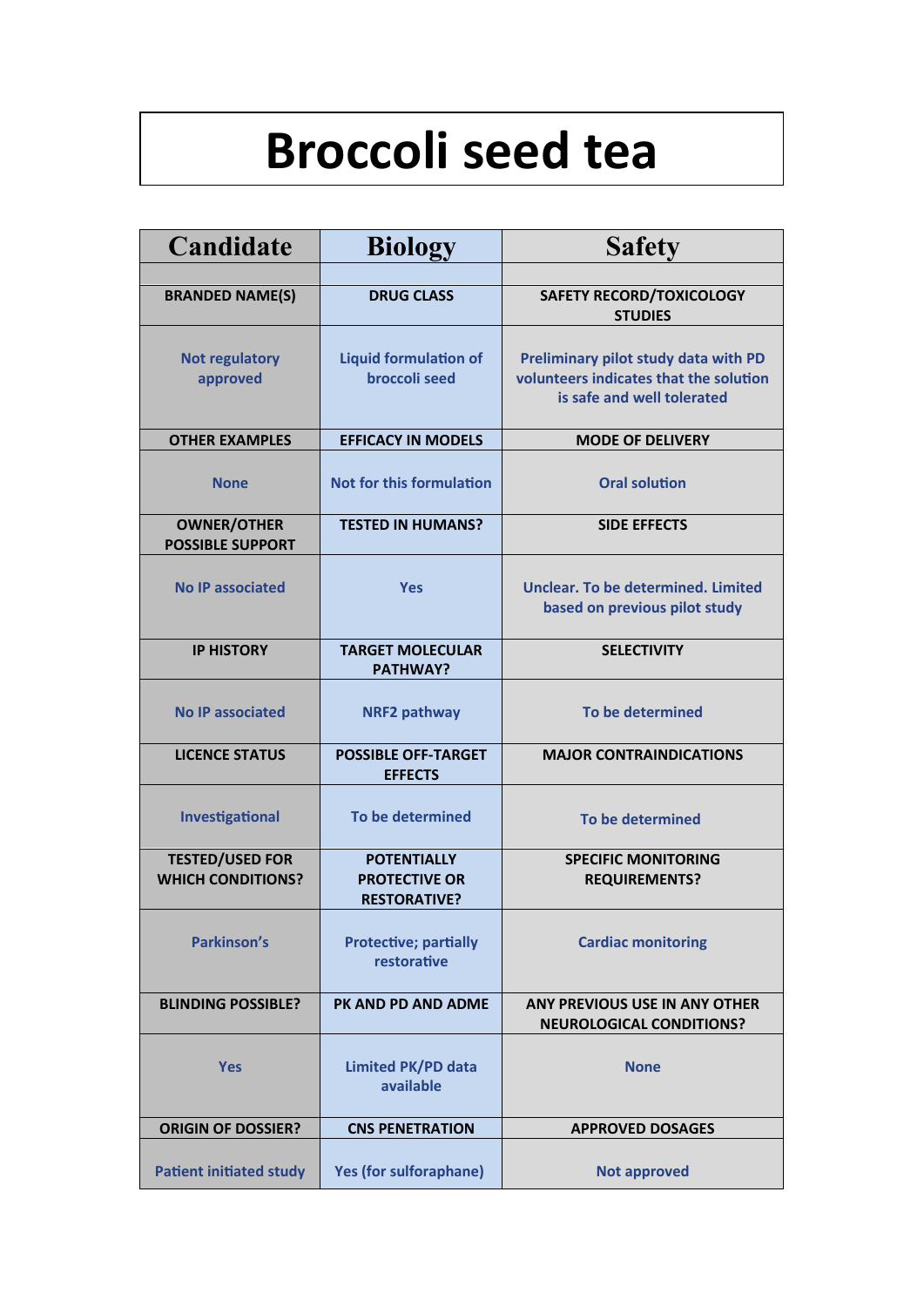| (based on the<br>literature); CP proposed<br>drafting a dossier |                                                  |                                                                                                |
|-----------------------------------------------------------------|--------------------------------------------------|------------------------------------------------------------------------------------------------|
| <b>ILCT HISTORY</b>                                             | <b>BIOAVAILABILITY &amp;</b><br><b>HALF-LIFE</b> | <b>OTHER TRIALS USING THIS</b><br><b>THERAPEUTIC?</b>                                          |
| <b>Never previously</b><br>presented                            | <b>Limited information</b><br>available          | There are no clinical trials registered<br>for this agent on the ClinicalTrials.gov<br>website |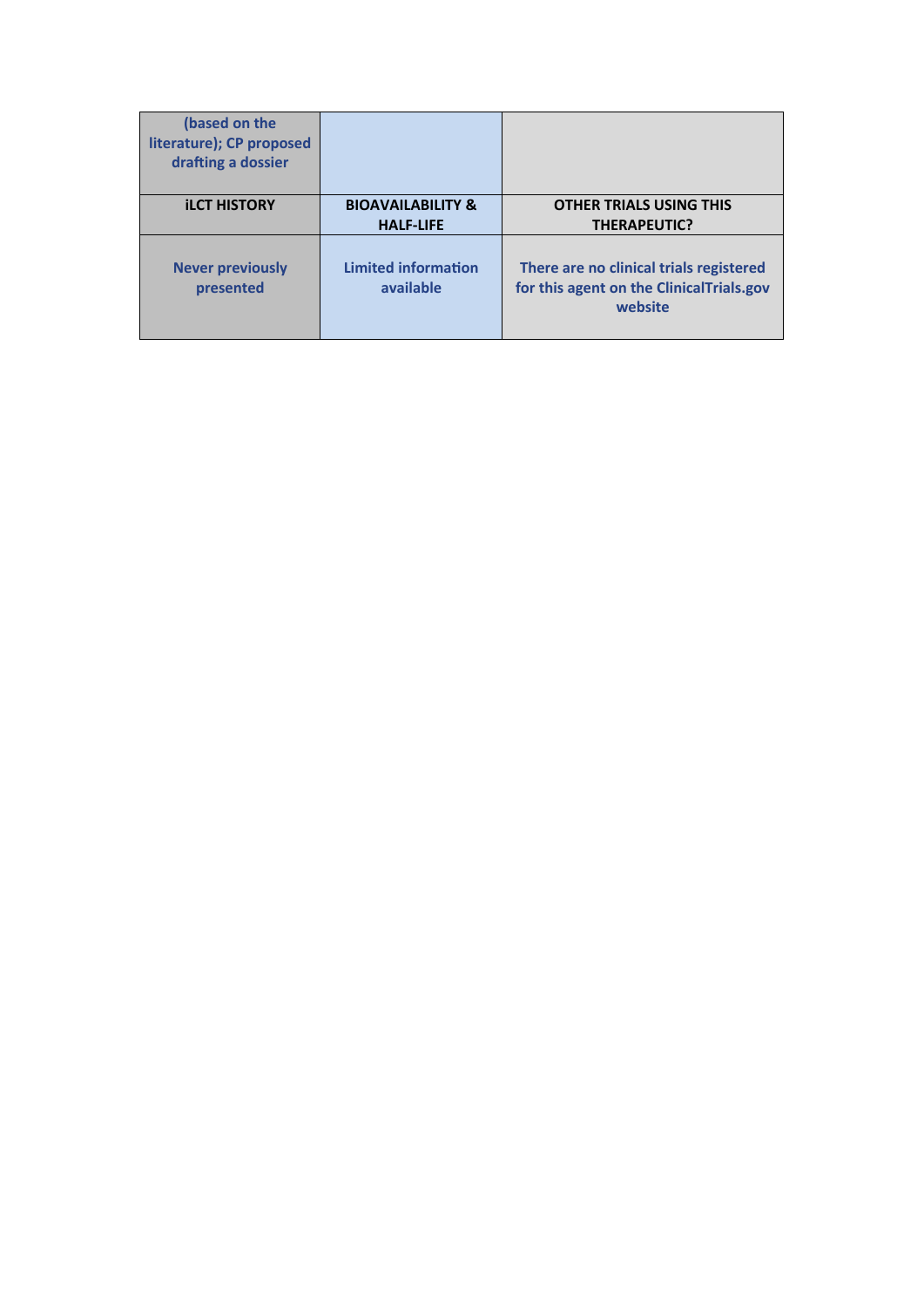## **Rationale for conducting a PD trial using Broccoli seed tea within the iLCT Initiative**

**HYPOTHESIS: Long-term increase in NRF2 activity (via sulforaphane activation) will improve non-motor features of Parkinson's.**

**The aliphatic isothiocyanate sulforaphane is a potent inducer of the endogenous antioxidant transcription factor nuclear factor (erythroid-derived 2)-like 2 (NRF2), which can effectively counteract oxidative stress damage and mitochondrial dysfunction by upregulating the Antioxidant Response Element (ARE) regions of genes encoding detoxification and antioxidant enzymes. Sulforaphane has demonstrated neuroprotective properties in a variety of models of Parkinson's but has not been clinically tested.**

**A patient researcher – Dr Albert F Wright (ARIC, PhD) – has devised a broccoli seed tea (from** *B. oleracea,* **var.** *italica***), designed to deliver a therapeutic amount of sulforaphane based upon specific dose calculations. Preliminary pilot N=1 studies have provided encouraging results - particularly in terms of non-motor symptoms - which need to be examined in a larger, controlled study.**

**Cure Parkinson's is presenting this dossier to the iLCT committee with the goal of conducting a Phase IIa safety and biomarker study in a cohort of individuals with idiopathic Parkinson's (possibly conducted in under-represented geographical regions). Dr Wright helped with the production of this dossier.**

#### **Scientific background The NRF2 pathway** Nuclear factor (erythroid-derived 2)-like 2 (NRF2) is a basic leucine zipper protein member of the cap'n'collar family of transcription factors. It functions as a major regulator of antioxidant and cellular protective genes and is activated in response to oxidative stress. Human NRF2 is located on chromosome 2, spanning approximately 34.8 kb (gene ID: 4780). NRF2 mRNA is 2,859 base pairs long, encoding a 605 amino acid protein:NFE2L2 (NRF2) gDNA Chromosome 2q31.2: 177230303..177265131 (34829 bp, comple **Gene ID: 4780** IGGC/- $25$ 214 T/C<br>212 C/T 178 G/T 5238<br>3306  $7 - 19$  $\overline{1}$  $P<sub>P</sub> **N A S**'$  $12'$ "s35652124 rs7557529<br>rs2886162 \$6721961  $3 - 87$  $-72$ mRNA<sub>5</sub> 2859 bp<br>NM\_006164.4 **1373** చి ఉ 14 3 Neh6 Neh1 Neh3 Neh<sub>2</sub> Neh4 Neh5 **Genetic Polymorphisms Protein N Associated with Disease Risk**  $8.3^{3}$ ,  $3^{8}$ ,  $8^{2}$ ,  $0^{9}$ ,  $3^{1}$ 50 69 50 ❖ 294,35 NP 006155.2/Q16236 **Somatic Non-Synonymous Mutations Detected in**  $\begin{tabular}{c} {\bf NRSB PSSB SRSB} \\ {\bf NRSB PSSB SRSB} \\ {\bf NRSB SRSB} \\ {\bf NRSB SRSB} \\ {\bf NRSB SRSB} \\ {\bf NRSB SRSB} \\ {\bf NRSB SRSB} \\ {\bf NRSB SRSB} \\ {\bf NRSB SRSB} \\ {\bf NRSB SRSB} \\ {\bf NRSB SRSB} \\ {\bf NRSB SRSB} \\ {\bf NRSB SRSB} \\ {\bf NRSB SRSB} \\ {\bf NRSB SRSB} \\ {\bf NRSB SRSB} \\ {\bf NRSB SRSB} \\ {\bf NRSB SRSB} \\ {\bf NRSB SRSB} \\ {\bf NRSB SRSB} \\ {\bf NRSB S$ **Cancers**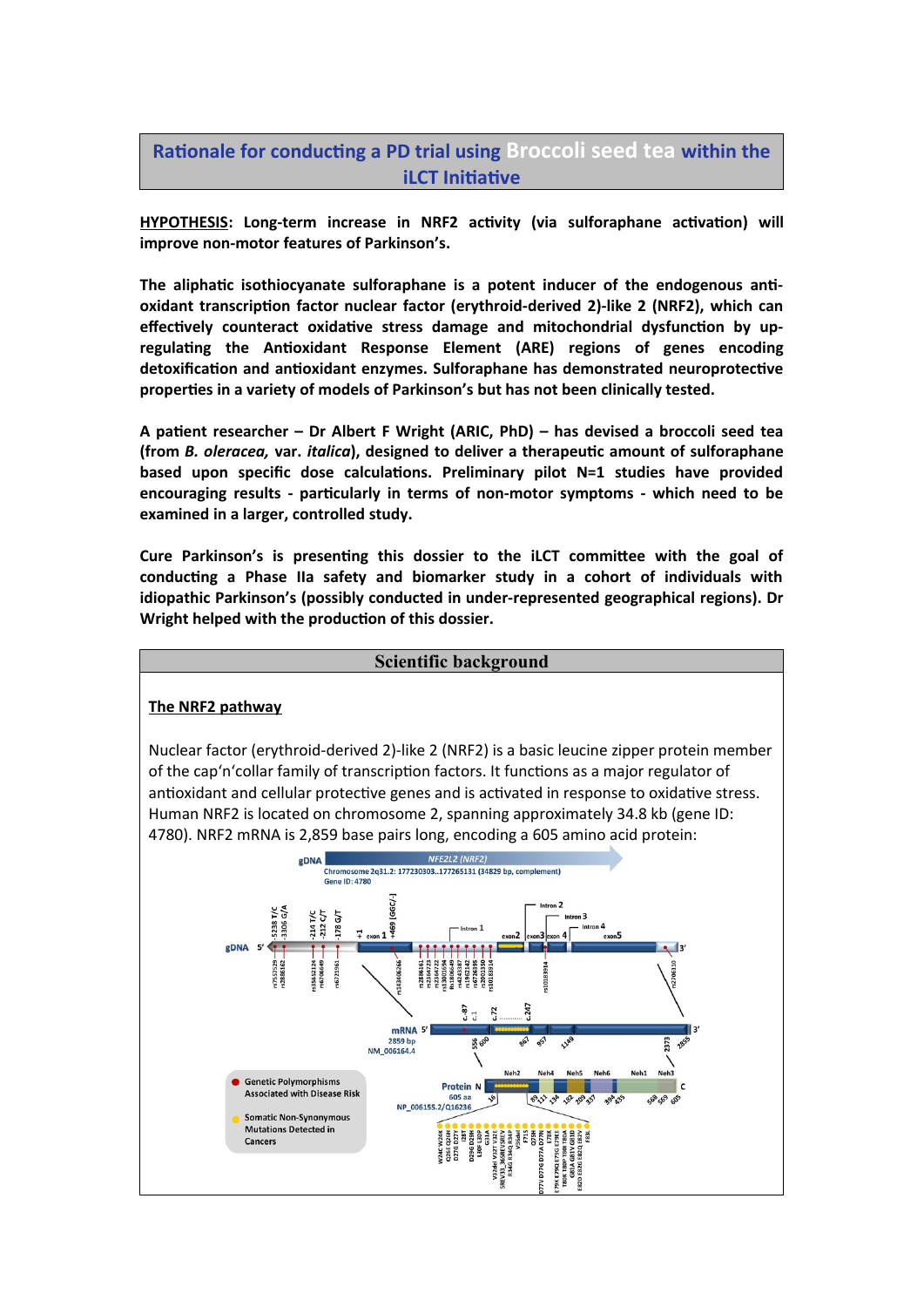NRF2 is a short-lived protein, whose homeostasis is regulated by Kelch-like erythroidderived Cap'n'Collar Homology (ECH)-associated protein 1 (KEAP1), a cytoplasmic NRF2 suppressor. Under homeostatic conditions, KEAP1 functions as (i) a substrate adaptor for a Cullin 3 (CUL3)-based E3 ubiquitin ligase which polyubiquinates NRF2 for proteasomal degradation, and (ii) a cysteine-based sensor for a myriad of physiological and pharmacological NRF2 activators.:



However, electrophilic and oxidative insults are known to modify thiol residues in KEAP1, which alter binding interactions between KEAP1, CUL3, and NRF2, and permit newly synthesized NRF2 to bypass KEAP1 inhibition. This "activated" NRF2 heterodimerizes with JUN and small musculoaponeurotic fibrosarcoma (sMAF) proteins, translocates to the nucleus and binds to the antioxidant response element (ARE) or the electrophile-response element (EpRE) in the promoter region of NRF2 target genes.



metabolic, and detoxification proteins. Among the proteins with antioxidant activity regulated by NRF2 are superoxide dismutase (SOD), catalase (CAT), heme-oxygenase 1 (HO-1), glutathione peroxidase 1 (GPx-1) and NAD(P)H: quinone oxidoreductase 1.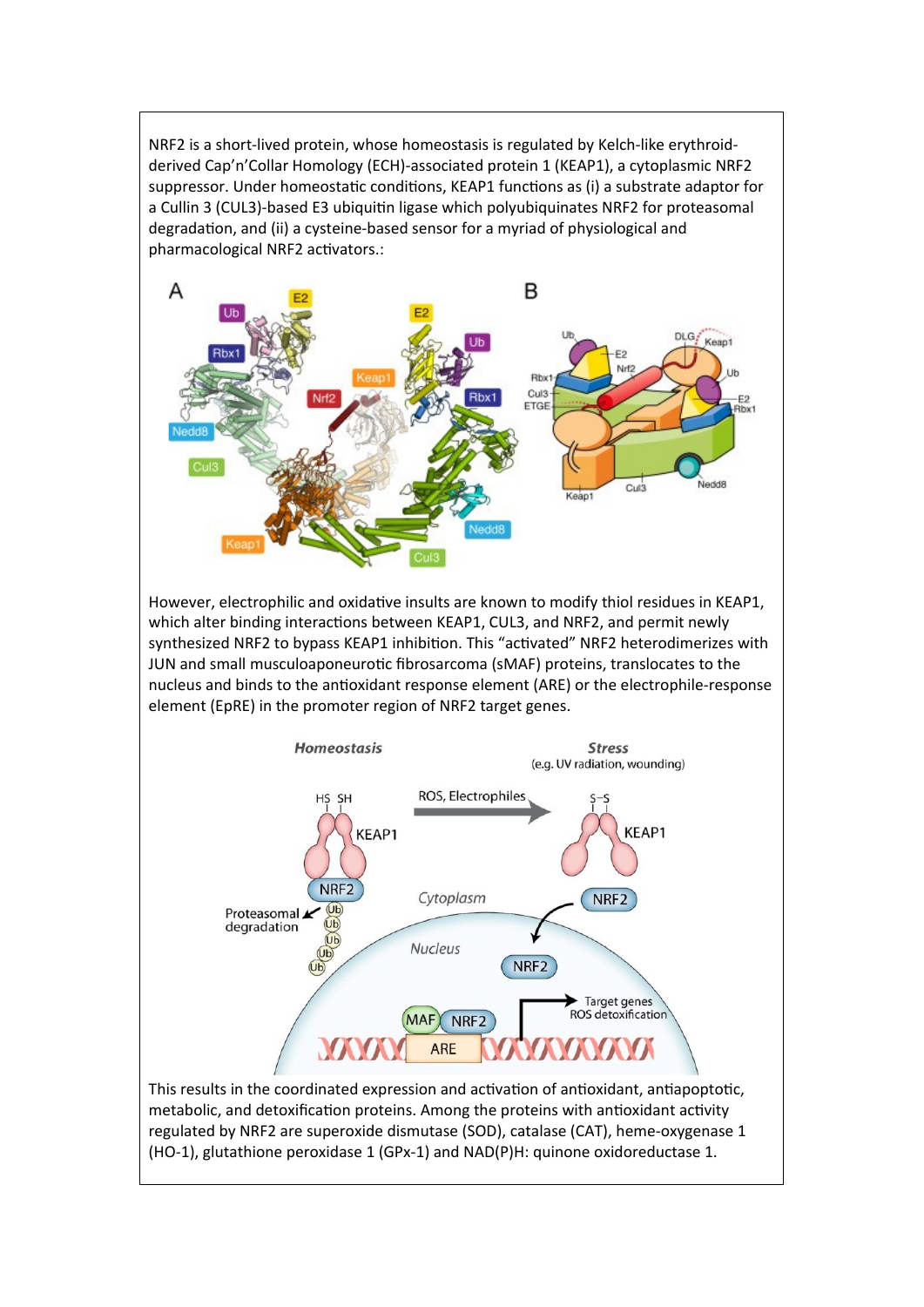As a result of this action, molecules that help to activate NRF2 are of therapeutic interest:

**<https://pubmed.ncbi.nlm.nih.gov/29261130/>**

**Nrf2, the Master Regulator of Anti-Oxidative Responses.** Vomund S, Schäfer A, Parnham MJ, Brüne B, von Knethen A. Int J Mol Sci. 2017 Dec 20;18(12):2772.

## **<https://pubmed.ncbi.nlm.nih.gov/26281945/>**

**Nrf2--a therapeutic target for the treatment of neurodegenerative diseases.** Johnson DA, Johnson JA. Free Radic Biol Med. 2015 Nov;88(Pt B):253-267.

In addition to its antioxidant action, a large volume of research indicates that NRF2 plays a significant role in the maintenance of mitochondrial health, including the mitochondrial membrane potential, respiration, mitophagy and mitochondrial biogenesis.

## **<https://pubmed.ncbi.nlm.nih.gov/26812787/>**

**Nrf2 activation in the treatment of neurodegenerative diseases: a focus on its role in mitochondrial bioenergetics and function.**

Esteras N, Dinkova-Kostova AT, Abramov AY. Biol Chem. 2016 May;397(5):383-400.

## **<https://pubmed.ncbi.nlm.nih.gov/32681666/>**

**Activation of transcription factor Nrf2 to counteract mitochondrial dysfunction in Parkinson's disease.** Bento-Pereira C, Dinkova-Kostova AT. Med Res Rev. 2021 Mar;41(2):785-802.

## **Sulforaphane**

Sulforaphane (Molar mass: 177.29  $g/mol$ ) is naturally derived from certain species of the Brassica vegetable family, most notably broccoli. Classified as cruciferous vegetables, they are known for their disease-preventive effects. When ingested, the bioactivity of crucifers is dependent on the dual presence of a precursor molecule, Glucoraphanin, and an enzyme, myrosinase, which hydrolyses the precursor; the product is an isothiocyanate:



Glucoraphanin occurs in all tissues of broccoli plants, though it is most abundant in the seeds and young sprouts. Sulforaphane has been demonstrated to have an absolute bioavailability of between 70-80%, and to peak in the bloodstream at approximately 1 hour following ingestion: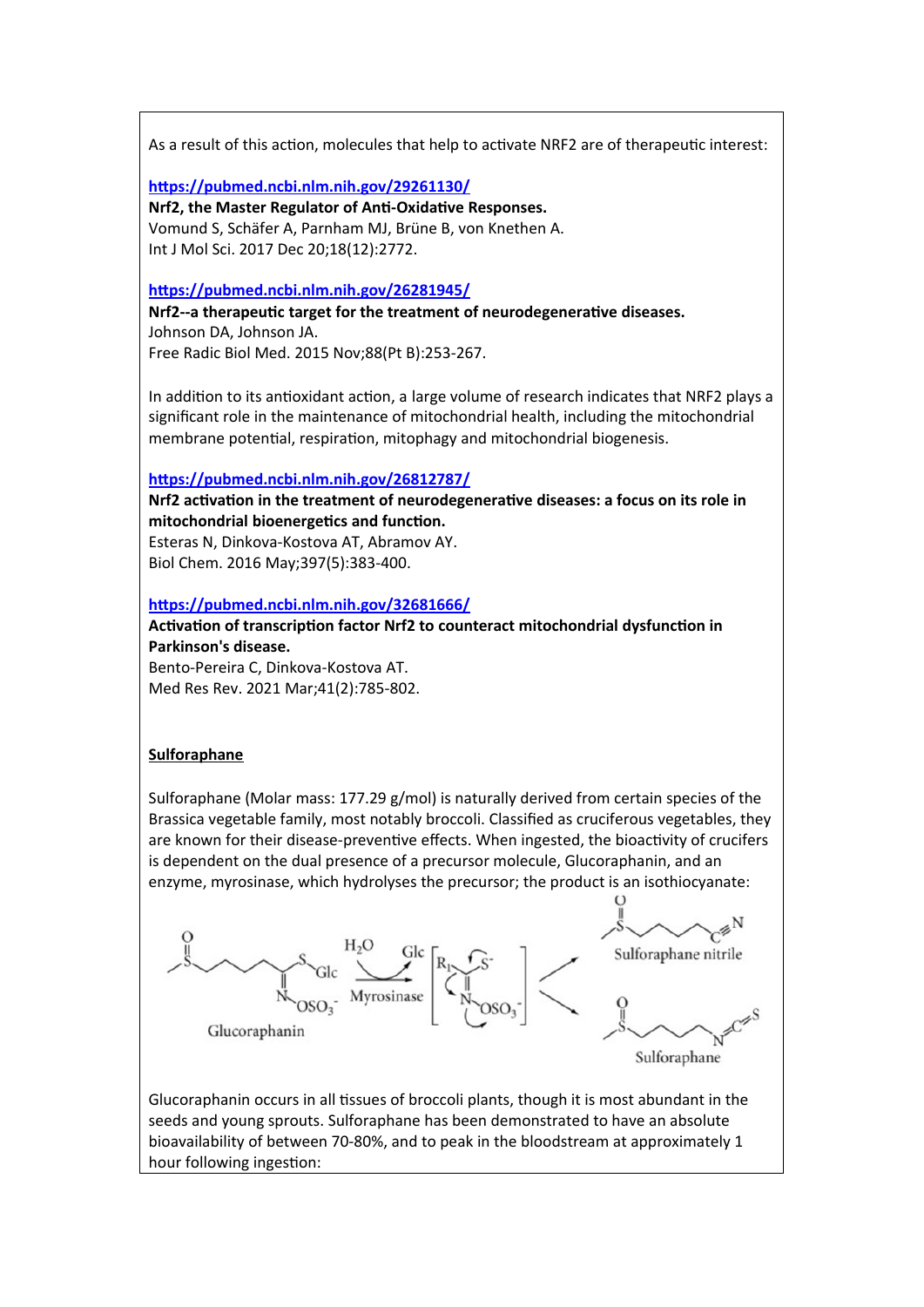## **<https://pubmed.ncbi.nlm.nih.gov/21372038/>**

**Bioavailability of Sulforaphane from two broccoli sprout beverages: results of a short-term, cross-over clinical trial in Qidong, China.**

Egner PA, Chen JG, Wang JB, et al, Talalay P, Groopman JD, Kensler TW. Cancer Prev Res (Phila). 2011 Mar;4(3):384-395.

## **<https://pubmed.ncbi.nlm.nih.gov/17347138/>**

**Preclinical and clinical evaluation of sulforaphane for chemoprevention in the breast.** Cornblatt BS, Ye L, Dinkova-Kostova AT, et al, Talalay P, Kensler TW, Visvanathan K. Carcinogenesis. 2007 Jul;28(7):1485-1490.

**<https://pubmed.ncbi.nlm.nih.gov/11750273/>**

**Quantitative determination of dithiocarbamates in human plasma, serum, erythrocytes and urine: pharmacokinetics of broccoli sprout isothiocyanates in humans.** Ye L, Dinkova-Kostova AT, Wade KL, Zhang Y, Shapiro TA, Talalay P.

Clin Chim Acta. 2002 Feb;316(1-2):43-53.

*In vivo* experiments have demonstrated an increased NRF2 expression and nuclear localization after sulforaphane treatment, as well as augmented transcriptional activity:

## **<https://pubmed.ncbi.nlm.nih.gov/23353773/>**

**Prevention by sulforaphane of diabetic cardiomyopathy is associated with up-regulation of Nrf2 expression and transcription activation.**

Bai Y, Cui W, Xin Y, Miao X, Barati MT, Zhang C, Chen Q, Tan Y, Cui T, Zheng Y, Cai L. J Mol Cell Cardiol. 2013 Apr;57:82-95.

## **<https://pubmed.ncbi.nlm.nih.gov/29684505/>**

**Protective Effects of Sulforaphane on Cognitive Impairments and AD-like Lesions in Diabetic Mice are Associated with the Upregulation of Nrf2 Transcription Activity.** Pu D, Zhao Y, Chen J, Sun Y, Lv A, Zhu S, Luo C, Zhao K, Xiao Q. Neuroscience. 2018 Jun 15;381:35-45.

**<https://pubmed.ncbi.nlm.nih.gov/27006750/>**

**Sulforaphane Attenuates Contrast-Induced Nephropathy in Rats via Nrf2/HO-1 Pathway.** Zhao Z, Liao G, Zhou Q, Lv D, Holthfer H, Zou H. Oxid Med Cell Longev. 2016; 9825623.

Sulforaphane binds to the regulatory cys151 sensor in the Keap1 dimer, thus stopping NRF2 degradation and increasing ARE gene expression:

**<https://pubmed.ncbi.nlm.nih.gov/32574549/>**

**KEAP1, a cysteine-based sensor and a drug target for the prevention and treatment of chronic disease.**

Dayalan Naidu S, Dinkova-Kostova AT. Open Biol. 2020 Jun;10(6):200105.

**<https://pubmed.ncbi.nlm.nih.gov/21391649/>**

**Modification of keap1 cysteine residues by sulforaphane.** Hu C, Eggler AL, Mesecar AD, van Breemen RB.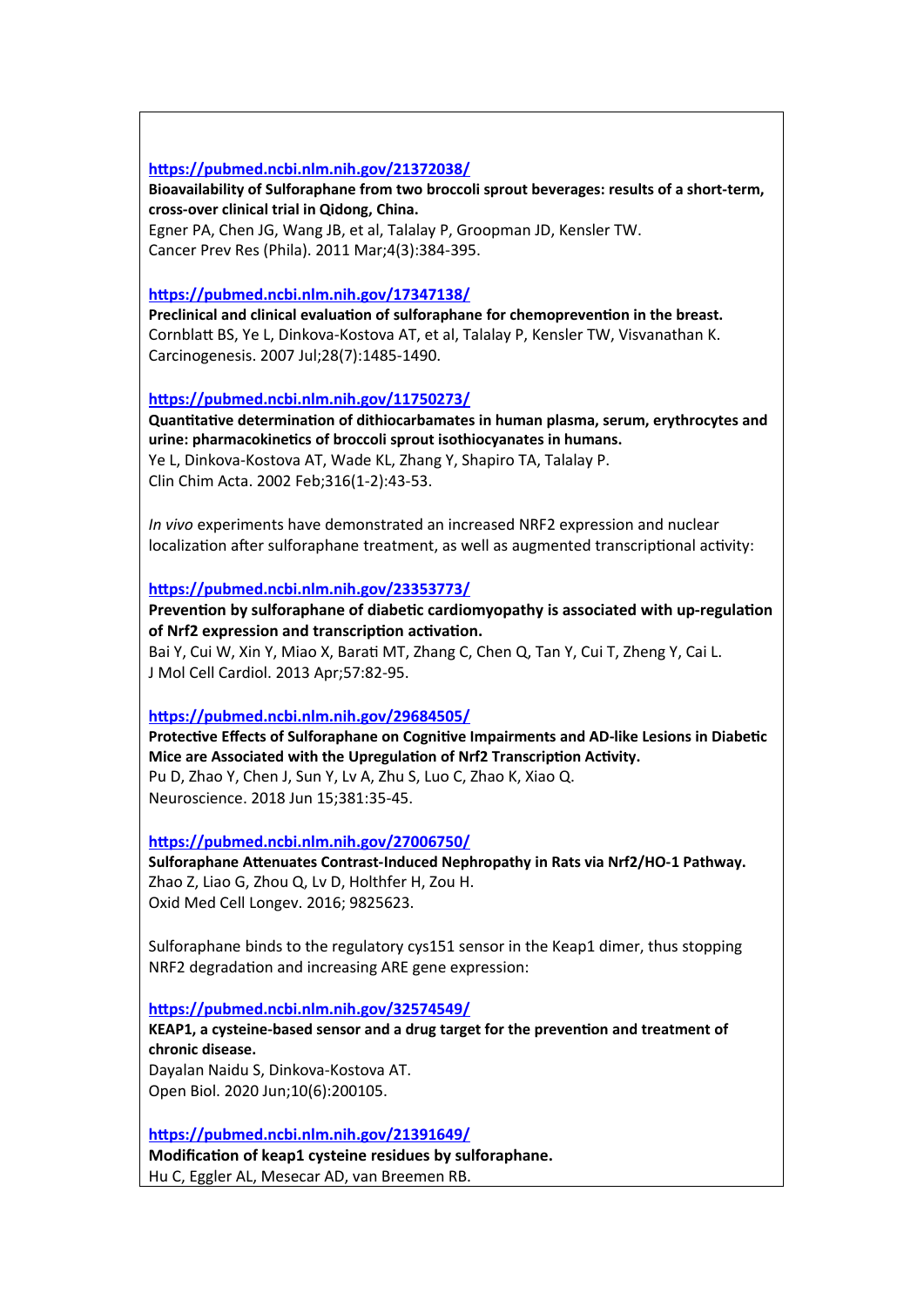Chem Res Toxicol. 2011 Apr 18;24(4):515-21.

The NRF2-dependent antioxidant response diminishes with age:

**<https://pubmed.ncbi.nlm.nih.gov/34012501/>**

**The Keap1-Nrf2 System: A Mediator between Oxidative Stress and Aging.** Yu C, Xiao JH. Oxid Med Cell Longev. 2021 Apr 19;2021:6635460.

## **<https://pubmed.ncbi.nlm.nih.gov/30654017/>**

**Redox regulation by NRF2 in aging and disease.** Schmidlin CJ, Dodson MB, Madhavan L, Zhang DD. Free Radic Biol Med. 2019 Apr;134:702-707.

**<https://pubmed.ncbi.nlm.nih.gov/28863281/>**

## **Aging-related decline in the induction of Nrf2-regulated antioxidant genes in human bronchial epithelial cells.**

Zhou L, Zhang H, Davies KJA, Forman HJ. Redox Biol. 2018 Apr;14:35-40.

Sulforaphane treatment has been shown to increase NRF2 transcription, activation, nuclear translocation, DNA-binding, and antioxidant gene expression in epithelial cells isolated from old rats and elderly humans:

## **<https://pubmed.ncbi.nlm.nih.gov/29074861/>**

**Sulforaphane reactivates cellular antioxidant defense by inducing Nrf2/ARE/Prdx6 activity during aging and oxidative stress.**

Kubo E, Chhunchha B, Singh P, Sasaki H, Singh DP. Sci Rep. 2017 Oct 26;7(1):14130.

Therefore, sulforaphane could be an important inducer of the antioxidant and protective response during aging.

## **Relevance to Parkinson's:**

Oxidative stress and mitochondrial dysfunction are believed to play an important role in the parthenogenesis of Parkinson's:

**<https://pubmed.ncbi.nlm.nih.gov/24252804/>**

**The role of oxidative stress in Parkinson's disease.** Dias V, Junn E, Mouradian MM. J Parkinsons Dis. 2013;3(4):461-491.

**<https://pubmed.ncbi.nlm.nih.gov/22735187/>**

**Mitochondrial dysfunction in Parkinson's disease: molecular mechanisms and pathophysiological consequences.**

Exner N, Lutz AK, Haass C, Winklhofer KF. EMBO J. 2012 Jun 26;31(14):3038-3062.

NRF2 has been explored in the context of Parkinson's: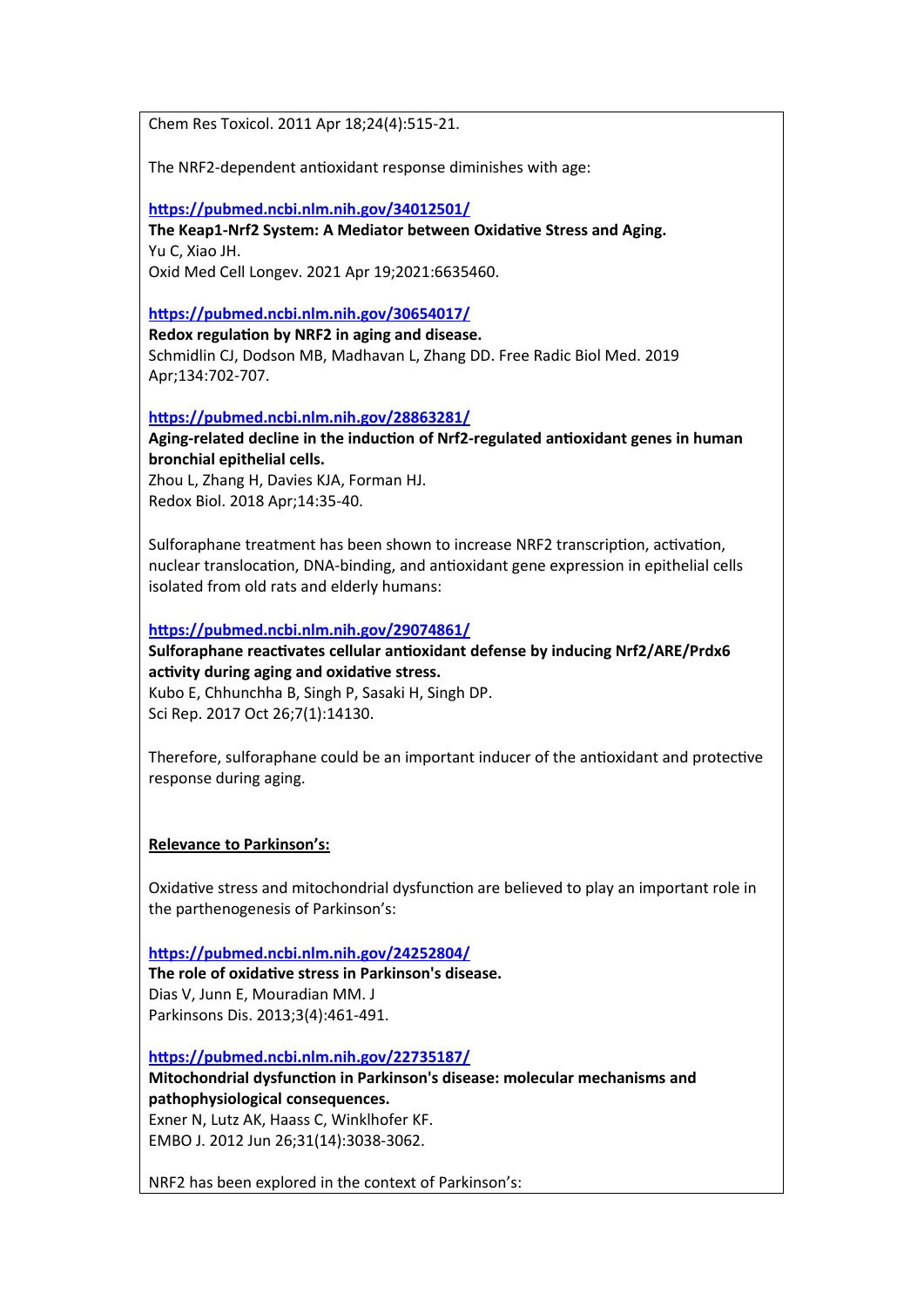## **<https://pubmed.ncbi.nlm.nih.gov/27145762/>**

**Nrf2: a modulator of Parkinson's disease?** Todorovic M, Wood SA, Mellick GD. J Neural Transm (Vienna). 2016 Jun;123(6):611-619.

NRF2 has been reported to predominantly localise to the cytosol in nigral dopamine neurons from postmortem control cases, whereas in age-matched PD patients (early Braak staging 1–2), NRF2 is found within in the cell nucleus – suggesting a possible attempt (in the PD cells) to reduce oxidative stress:



**<https://pubmed.ncbi.nlm.nih.gov/17204939/>**

## **Expression of Nrf2 in neurodegenerative diseases.**

Ramsey CP, Glass CA, Montgomery MB, et al, Hamilton RL, Chu CT, Jordan-Sciutto KL. J Neuropathol Exp Neurol. 2007 Jan;66(1):75-85.

Administration of sulforaphane provides neuroprotection for a variety of PD models:

## **<https://pubmed.ncbi.nlm.nih.gov/31132231/>**

## **Dietary intake of glucoraphanin prevents the reduction of dopamine transporter in the mouse striatum after repeated administration of MPTP.**

Pu Y, Qu Y, Chang L, Wang SM, Zhang K, Ushida Y, Suganuma H, Hashimoto K. Neuropsychopharmacol Rep. 2019 Sep;39(3):247-251.

## **<https://pubmed.ncbi.nlm.nih.gov/27553905/>**

**Sulforaphane protects against rotenone-induced neurotoxicity in vivo: Involvement of the mTOR, Nrf2, and autophagy pathways.**

Zhou Q, Chen B, Wang X, et al, Ye J, Shen J, Cao P. Sci Rep. 2016 Aug 24;6:32206.

## **<https://pubmed.ncbi.nlm.nih.gov/23518299/>**

**Neuroprotective effect of sulforaphane in 6-OHDA-lesioned mouse model of PD.** Morroni F, Tarozzi A, Sita G, Bolondi C, Zolezzi Moraga JM, Cantelli-Forti G, Hrelia P. Neurotoxicology. 2013 May;36:63-71.

Twice weekly administration of sulforaphane (5mg/kg) for four weeks reduced motor complications, reduced dopaminergic neurodegeneration, and rescued glutathione levels: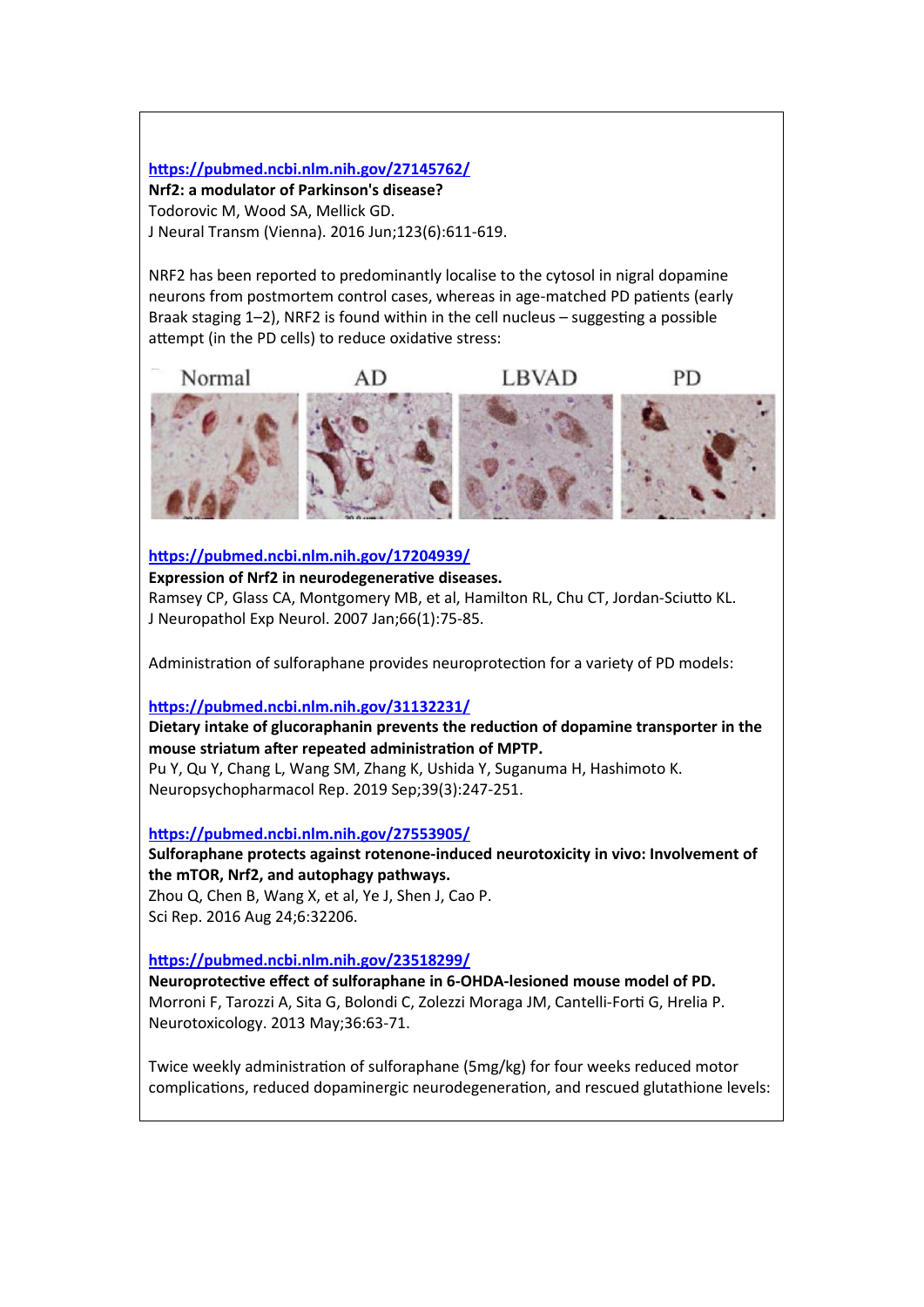

Immunol Lett. 2021 May;233:20-30.

## **<https://pubmed.ncbi.nlm.nih.gov/21254817/>**

**Pharmacological targeting of the transcription factor Nrf2 at the basal ganglia provides disease modifying therapy for experimental parkinsonism.**

Jazwa A, Rojo AI, Innamorato NG, Hesse M, Fernández-Ruiz J, Cuadrado A. Antioxid Redox Signal. 2011 Jun 15;14(12):2347-2360.

## **Summary of this intervention**

Diagnosed with Parkinson's in May 2018, Dr Albert Wright has been investigating the impact of naturally-sourced isothiocyanate activators of NRF2 on his own condition. After decades of experience as a research scientist at the Institut Laue–Langevin in Grenoble, Dr Wright decided to apply his knowledge to identifying a better treatment for Parkinson's.

At diagnosis, Dr Wright experienced non-motor features of sudden acute fatigue, neck, arm and leg pain, poor balance, confusion, quiet voice, urinary urgency, poor sleep, vivid dreams, apathy, and mood changes. His primary motor symptoms were bradykinesia, dystonia (foot), left hand stiffness and pain, general stiffness, stoop, gait change, and lefthand weakness.

In December 2019, he was able to demonstrate to his own satisfaction that a brassicaseed tea (*Brassica rapa* var. *cymosa* in particular) could be prepared to deliver a good yield of the small, but volatile isothiocyanate, 3-butenyl isothiocyanate.

**<https://pubmed.ncbi.nlm.nih.gov/14759128/>**

**Screening crucifer seeds as sources of specific intact glucosinolates using ion-pair highperformance liquid chromatography negative ion electrospray mass spectrometry.** Bennett RN, Mellon FA, Kroon PA.

J Agric Food Chem. 2004 Feb 11;52(3):428-438.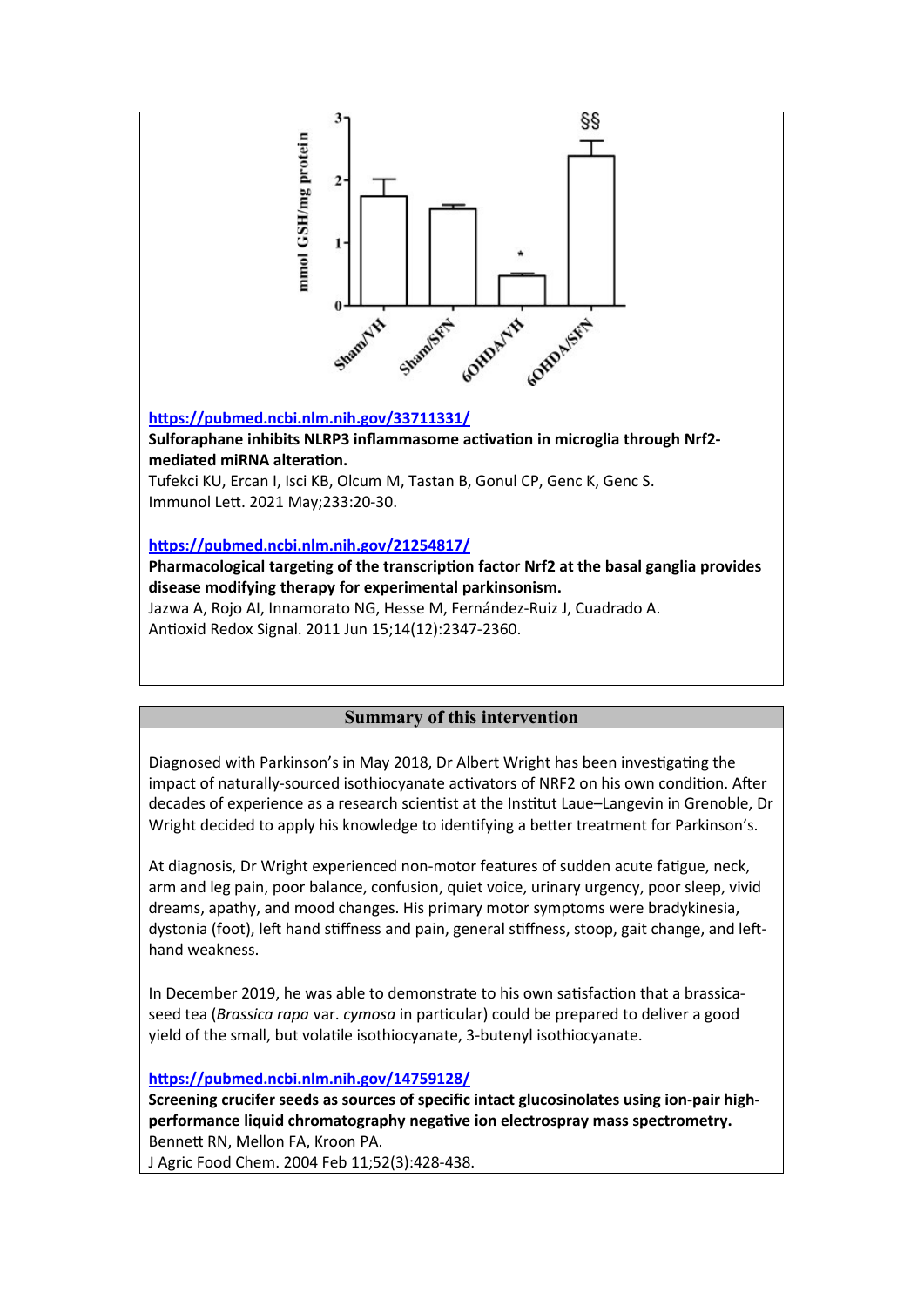## **<https://pubmed.ncbi.nlm.nih.gov/31261930/>**

**Bioavailability of Sulforaphane Following Ingestion of Glucoraphanin-Rich Broccoli Sprout and Seed Extracts with Active Myrosinase: A Pilot Study of the Effects of Proton Pump Inhibitor Administration.**

Fahey JW, Wade KL, Stephenson KK, et al, Fuchs E, Holtzclaw WD, Cheskin LJ. Nutrients. 2019 Jun 29;11(7):1489.

Self-experimentation in early 2020 resulted in a profound effect on certain symptoms of his Parkinson's. He experienced a rapid and robust alleviation of his fatigue, pain, urinary problems, and apathy, whilst at the same time slightly increasing his tremor. This experiment was later duplicated using a broccoli seed tea (B. oleracea, var. italica), designed to deliver a therapeutic dose of sulforaphane based upon dose calculations:

## **<https://pubmed.ncbi.nlm.nih.gov/31590459/>**

**Broccoli or Sulforaphane: Is It the Source or Dose That Matters?** Yagishita Y, Fahey JW, Dinkova-Kostova AT, Kensler TW. Molecules. 2019 Oct 6;24(19):3593.

A wash-out period (March 2020) resulted in a gradual deterioration of improvements and a return to baseline symptoms. Re-administering the broccoli seed tea (April 2020), led to the general improvement in fatigue, pain and urinary problems again. Improved vocal abilities were also noted. There were occasional digestive problems (diarrhea and nausea). A slight reduction in dosing (from 1.5g/day to 1g/day) led to continued improvements in all non-motor symptoms, except olfaction. Reduced bradykinesia, dystonia and stiffness were also noted in terms of motor symptoms. In addition, there was a reduction in dyskinesias.

After 8 months of self-experimentation, the results were then shared with a community of interested individuals living with Parkinsonians, a number of whom expressed their wish to do their own self-experimentation. The results of their efforts were recorded (see clinical history section below).

By November 2020, the dose had been further reduced to 0.8g/day and Dr Wright was no longer taking any painkillers. He also observed an improvement in left/right sequencing (the left hand knowing precisely what the right hand was doing). In May 2021, a further adaptation of the tea processing protocol resolved the gastrointestinal issues and improved internal tremor. Dr Wright noted continued improvement in all non-motor symptoms, except olfaction.

## **Preparation of the broccoli-seed tea solution:**

Glucoraphanin is hydrolysed by the enzyme myrosinase, which is also present in broccoli seeds, but only when crushed in the presence of water. The reaction can take several paths of which only one leads to the formation of sulforaphane. Broccoli seeds also contain a protein called "epithiospecifier" protein (ESP) which acts as a co-factor to myrosinase and directs the hydrolysis reaction to produce an inactive by-product. Unlike glucoraphanin, both ESP and myrosinase are temperature sensitive. ESP is inactivated at temperatures above 55°C whereas myrosinase is destroyed at temperatures above 65-70°C,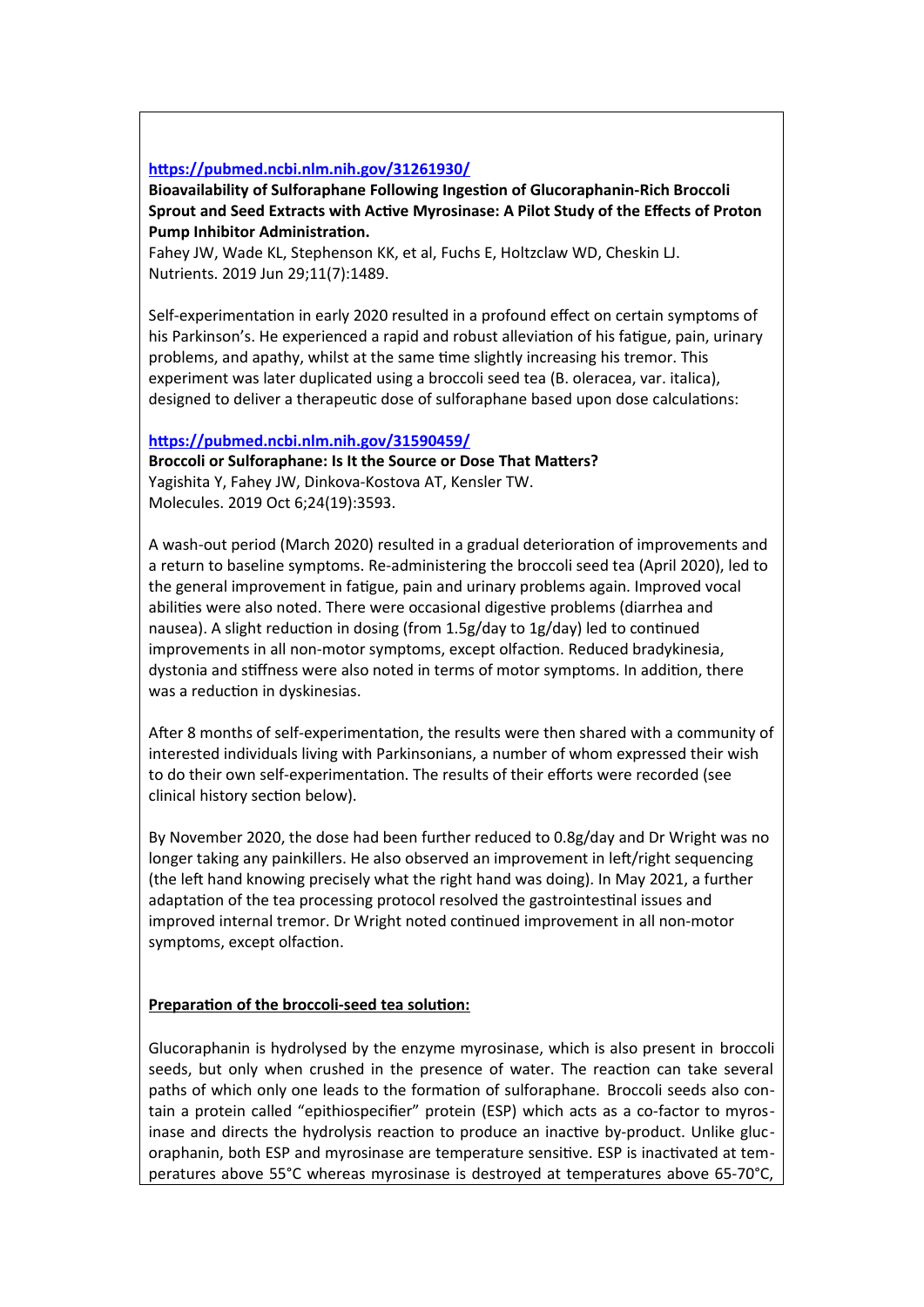which leaves a rather narrow temperature window in which to optimise the yield of sulforaphane:

## **<https://pubmed.ncbi.nlm.nih.gov/15184012/>**

**Heating decreases epithiospecifier protein activity and increases sulforaphane formation in broccoli.**

Matusheski NV, Juvik JA, Jeffery EH. Phytochemistry. 2004 May;65(9):1273-1281.

To ensure inactivation of ESP, the protocol included a step to heat-treat dry broccoli seeds at 60°C followed by adding a few % of untreated white mustard seeds (*Sinapis alba*) as a source of fresh myrosinase. Mustard seeds are not a significant source of ESP. This seed mixture was then reduced to a coarse powder in a coffee grinder and served as the stock source material for making the tea.

The tea was made by adding a defined quantity of the seed powder to water at 60°C. Under these conditions, hydrolysis is complete in a few minutes and the resulting suspension can be filtered through a fine-mesh tea strainer to remove particulate material. An alternative and possibly better method is to extract the glucoraphanin into boiling water so as to ensure complete elimination of the ESP protein and add a few % of white mustard seed once the solution has cooled to below 60°C.

## **Assessment of target engagement**

Sulforaphane and metabolites can readily be assayed in blood and urine to measure the internal dose received:

## **<https://pubmed.ncbi.nlm.nih.gov/33996874/>**

**The Challenges of Designing and Implementing Clinical Trials With Broccoli Sprouts… and Turning Evidence Into Public Health Action.** Fahey JW, Kensler TW.

Front Nutr. 2021 Apr 29;8:648788.

**<https://pubmed.ncbi.nlm.nih.gov/32070059/>**

## **Measuring Sulforaphane and Its Metabolites in Human Plasma: A High Throughput Method.**

Langston-Cox A, Anderson D, Creek DJ, Palmer K, Wallace EM, Marshall SA. Molecules. 2020 Feb 13;25(4):829.

NRF2 and its target genes can be readily assayed from PBMC:

**<https://pubmed.ncbi.nlm.nih.gov/33396641/>**

**Peripheral Blood NRF2 Expression as a Biomarker in Human Health and Disease.** Neilson LE, Quinn JF, Gray NE. Antioxidants (Basel). 2020 Dec 30;10(1):28.

**<https://pubmed.ncbi.nlm.nih.gov/29888232/>**

**Sulforaphane Augments Glutathione and Influences Brain Metabolites in Human Subjects: A Clinical Pilot Study.** Sedlak TW, Nucifora LG, Koga M, et al, Barker PB, Fahey JW, Sawa A.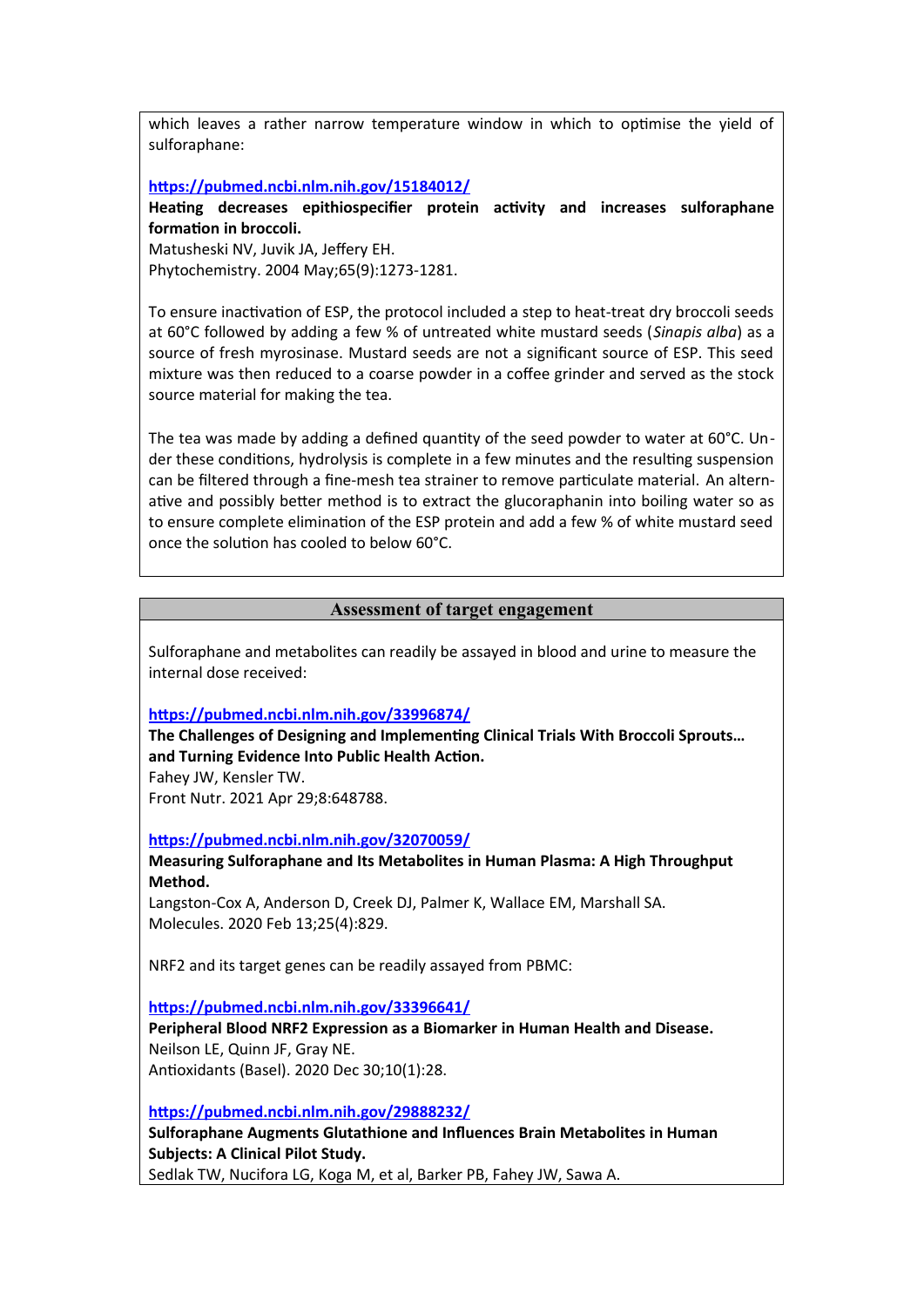Mol Neuropsychiatry. 2018 May;3(4):214-222.

In addition to NRF2 levels (compared to baseline measures), elevation in mRNA levels for target genes NAD(P)H:quinone oxidoreductase 1 (NQO1), heme oxygenase 1 (HO-1), glutamate-cysteine ligase catalytic subunit (GCLC), catalase (CAT), superoxide dismutase (SOD) could also be evaluated.

This approach has already been explored in PD cohorts:

**<https://pubmed.ncbi.nlm.nih.gov/31682033/>**

**Systemic activation of Nrf2 pathway in Parkinson's disease.** Petrillo S, Schirinzi T, Di Lazzaro G, et al, Mercuri NB, Piemonte F, Pisani A. Mov Disord. 2020 Jan;35(1):180-184.

Inflammatory markers could also be considered, such as serum CRP, COX-2, TNF-α, IL-6 and IL-1β:

**<https://pubmed.ncbi.nlm.nih.gov/32242086/>**

**Biomarker Exploration in Human Peripheral Blood Mononuclear Cells for Monitoring Sulforaphane Treatment Responses in Autism Spectrum Disorder.** Liu H, Zimmerman AW, Singh K, et al, Stephenson KK, Dinkova-Kostova AT, Fahey JW. Sci Rep. 2020 Apr 2;10(1):5822.

**<https://pubmed.ncbi.nlm.nih.gov/32784785/>**

**Current Landscape of NRF2 Biomarkers in Clinical Trials.** Yagishita Y, Gatbonton-Schwager TN, McCallum ML, Kensler TW. Antioxidants (Basel). 2020 Aug 7;9(8):716.

## **Preclinical data**

The broccoli seed tea protocol described in this dossier has not been preclinically tested.

## **Clinical history**

A set of N=1 studies have been conducted with the broccoli seed tea protocol. Eight participants were involved in this pilot work. They were requested to keep all other medications and supplements unchanged during a 6 week analysis and to record their assessment of 30 common symptoms of Parkinson's prior to consuming the tea and each week thereafter for a period of 6 weeks.

The analysed symptoms were sorted into 2 groups, representing 15 motor symptoms and 11 non-motor symptoms. The remaining 4 symptoms in the original list had very low or zero incidence for the participants involved and were excluded. A scale with 4 degrees of symptom severity was adopted with the following scores: 0: insignificant or absent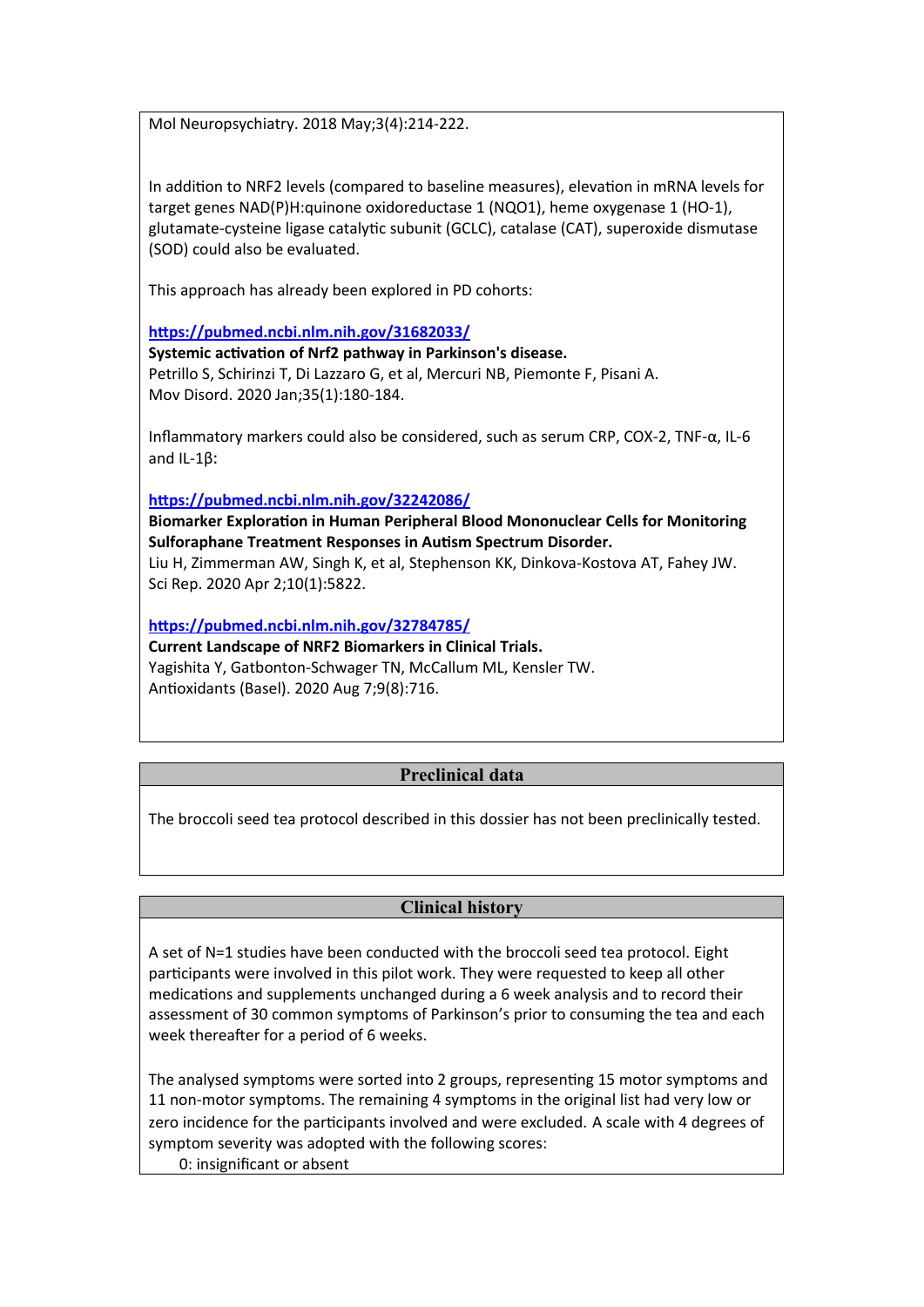#### Broccoli seed extract to reduce oxidative stress in Parkinson's disease **Symptom Record**

| Identity code: dd/mm/yy     | Starting date: 10/30/20 |     |          |              |              |        |        |  |
|-----------------------------|-------------------------|-----|----------|--------------|--------------|--------|--------|--|
| <b>Symptom</b>              | Baseline Week 1         |     | Week 2   | Week 3       | Week 4       | Week 5 | Week 6 |  |
| Daily product quantity (g)  | 0                       | 0.5 | 0.5      | 0.5          | 0.5          | 0.6    | 0,6    |  |
| Number of doses per week    |                         |     |          |              |              |        |        |  |
| Daytime unnary urgency      |                         |     |          |              |              |        |        |  |
| Nocturnal urinary frequency |                         |     |          |              |              |        |        |  |
| Constipation                |                         |     |          |              | $\mathbf{0}$ | ٥      |        |  |
| Mood changes                |                         |     | $\theta$ | $\bf{0}$     | 0            |        |        |  |
| <b>Brain</b> fog            |                         |     | 0        | 0            | 0            | 0      |        |  |
| Lack of motivation          |                         |     | $\bf{0}$ | $\bf{0}$     | $\Omega$     | ٥      |        |  |
| General fatigue             |                         |     |          | 0            | 0            |        |        |  |
| Sleep quality               |                         |     |          |              |              | Ō      |        |  |
| Dreams, Rem sleep           | 0                       |     | 0        | $\mathbf{0}$ |              |        |        |  |
| Memory                      |                         |     |          |              |              | n      |        |  |
| Sense of smell              |                         |     |          |              |              |        |        |  |
| <b>Total non-motor</b>      | 10                      |     |          | 6            | 5            | ٦      |        |  |

| Dyskinesia.                | $\mathbf{0}$   | $\mathbf 0$    | $\mathbf{0}$ | $\mathbf 0$    | 0              | $\mathbf{0}$   | $\bf{0}$       |
|----------------------------|----------------|----------------|--------------|----------------|----------------|----------------|----------------|
| Dystonia                   | $\mathbf{0}$   | $\mathbf{0}$   | $\bf{0}$     | $\mathbf{0}$   | $\mathbf{0}$   | $\mathbf{0}$   | $\overline{0}$ |
| <b>Slowness</b>            | 1              | 1              | 1            |                |                | 1              | $\mathbf{1}$   |
| Rigidity                   | 1              | 1              | 1            |                | 1              | $\mathbf{1}$   | $\mathbf{1}$   |
| Hand pain                  | 1              | 1              | 1            | 1              | 1              | 1              | 1              |
| Leg pain                   | $\overline{0}$ | $\mathbf{0}$   | $\mathbf{0}$ | $\overline{0}$ | $\mathbf{0}$   | $\mathbf{0}$   | $\bf{0}$       |
| Balance                    |                |                |              |                |                | 1              | $\mathbf{1}$   |
| Speech difficulty          | 0              | $\bf{0}$       | $\mathbf{0}$ | $\bf{0}$       | $\bf{0}$       | $\mathbf{0}$   | $\bf{0}$       |
| Soft voice                 | $\overline{0}$ | $\overline{0}$ | $\mathbf{0}$ | $\overline{0}$ | $\bf{0}$       | $\overline{0}$ | $\bf{0}$       |
| Eye fatigue                | $\mathbf 0$    | $\mathbf{0}$   | $\mathbf{0}$ | $\bf{0}$       | $\mathbf{0}$   | $\mathbf{0}$   | $\bf{0}$       |
| Swallowing                 | $\mathbf 0$    | $\mathbf 0$    | $\mathbf{0}$ | 0              | $\bf{0}$       | $\mathbf{0}$   | $\overline{0}$ |
| Coordination               |                |                |              |                |                | 1              | $\mathbf{1}$   |
| Typing ability             | 1              | 1              |              |                |                | 1              | $\mathbf{1}$   |
| Walking                    | $\overline{0}$ | $\overline{0}$ | $\mathbf{0}$ | $\bf{0}$       | $\bf{0}$       | $\overline{0}$ | $\overline{0}$ |
| Tremor                     | 1              | 1              | 1            |                | 1              | $\mathbf{1}$   | $\mathbf{1}$   |
| <b>Total motor</b>         | $\overline{7}$ | $\overline{7}$ | 7            | 7              | $\overline{7}$ | $\overline{1}$ | $\overline{7}$ |
| <b>Total symptom score</b> | 17             | 15             | 14           | 13             | 12             | 10             | 10             |
| <b>Overall evaluation</b>  |                |                |              |                |                |                |                |
| <b>Notes</b>               | a              | b              |              |                |                |                |                |

1: moderate but manageable

2: severe or difficult to manage

3: major handicap or disabling

An example of the data sheet for a participant after exclusion of the low incidence symptom records is provided below:

A recommended starting dose of 0.5g of ground seed powder used in the daily dose of tea was applied. If no improvement in symptoms was observed and no adverse effects were experienced, participants were free to modify the quantity of seed powder by 0.1 or 0.2g each week. In the event that a symptom improvement was observed, the dose was to be maintained at that level. In case of adverse effects (the most common being digestive problems), the recommendation was to reduce the dose and/or pause it for a few days.

## **Results:**

Events

Each weekly data point for a given symptom group is the mean score per patient of either the sum of 11 non-motor symptoms or the sum of 15 motor symptoms. The mean grouped non-motor symptom score for all 8 participants (left) showed a rapid and regular decline by 54.3% over the 6-week period, whereas motor symptom score were much less affected (-14.8%). Further examination of the data revealed that 5 patients exhibited a strong and rapid attenuation of their total non-motor symptoms, whereas those of the 3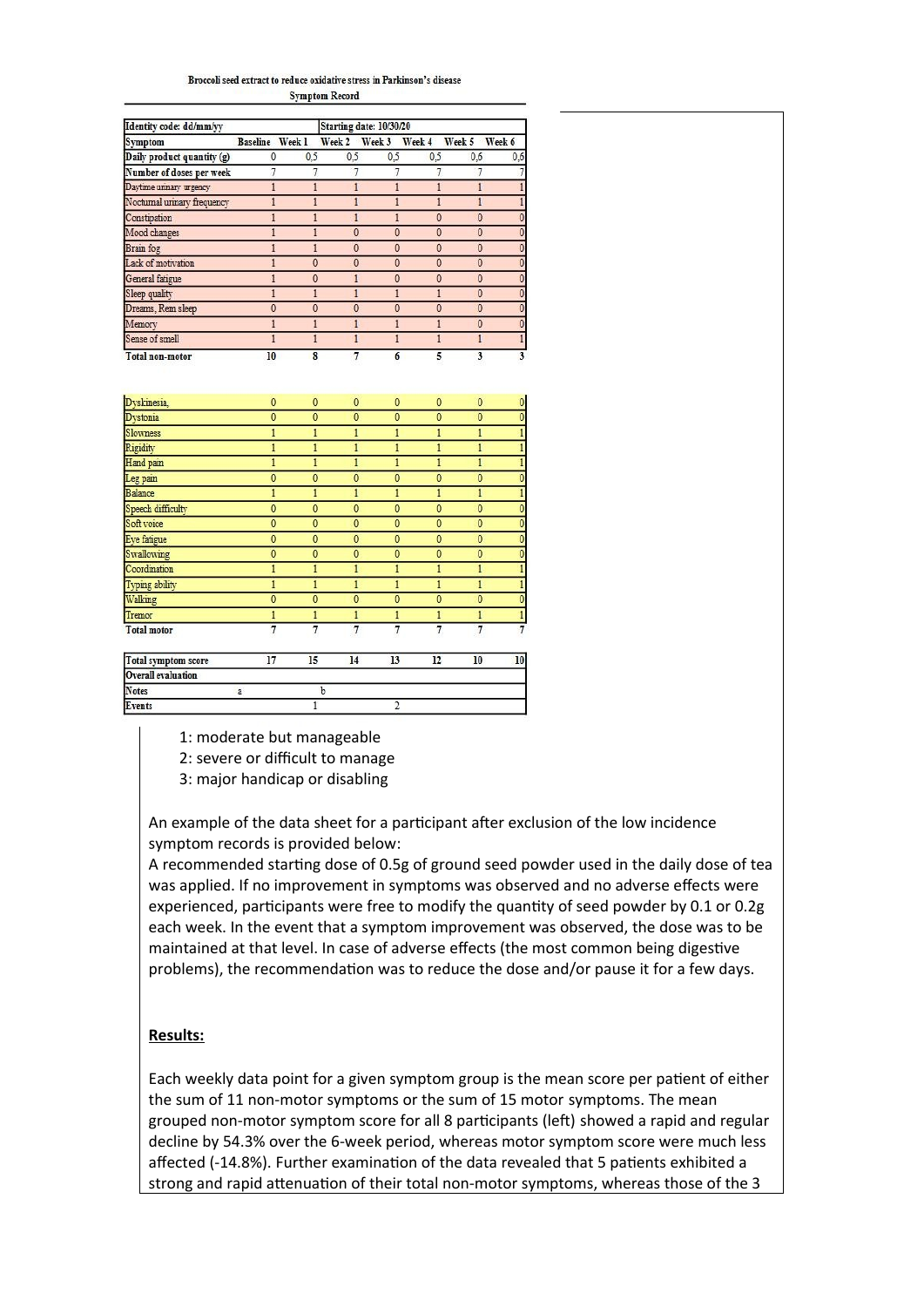remaining patients were practically unchanged. A closer examination showed that all the non-responders had declared very much lower total scores for non-motor symptoms at baseline, equal to about half of those for the 5 responders. Their potential for improvement of their non-motor scores was therefore extremely low.



Data from the 5 strong responders alone (right) shows an even stronger, 66% decline in the non-motor score and a modest decline in the motor score of 25%

## **Individual symptom responses:**

The symptoms with the greatest reduction over the course of the experiment were: a) fatigue and b) lack of motivation. Every participant reported an improvement in fatigue and the overall score for fatigue was reduced by 90%. These are symptoms known to be related to compromised energy production by mitochondria. Urinary urgency and frequency, symptoms which have a strong impact on quality of life also responded well. No difference in sense of smell was reported.

Additional clinical trials have been conducted on sulforaphane, including:

## **<https://pubmed.ncbi.nlm.nih.gov/16965241/>**

## **Safety, tolerance, and metabolism of broccoli sprout glucosinolates and isothiocyanates: a clinical phase I study.**

Shapiro TA, Fahey JW, Dinkova-Kostova AT, et al, Wade KL, Ye L, Talalay P. Nutr Cancer. 2006;55(1):53-62.

## **<https://pubmed.ncbi.nlm.nih.gov/17347138/>**

**Preclinical and clinical evaluation of sulforaphane for chemoprevention in the breast.** Cornblatt BS, Ye L, Dinkova-Kostova AT, et al, Talalay P, Kensler TW, Visvanathan K. Carcinogenesis. 2007 Jul;28(7):1485-1490.

**<https://pubmed.ncbi.nlm.nih.gov/25431127/>**

**A phase II study of sulforaphane-rich broccoli sprout extracts in men with recurrent prostate cancer.**

Alumkal JJ, Slottke R, Schwartzman J, et al, Tucker E, Kleinschmidt R, Mori M. Invest New Drugs. 2015 Apr;33(2):480-489.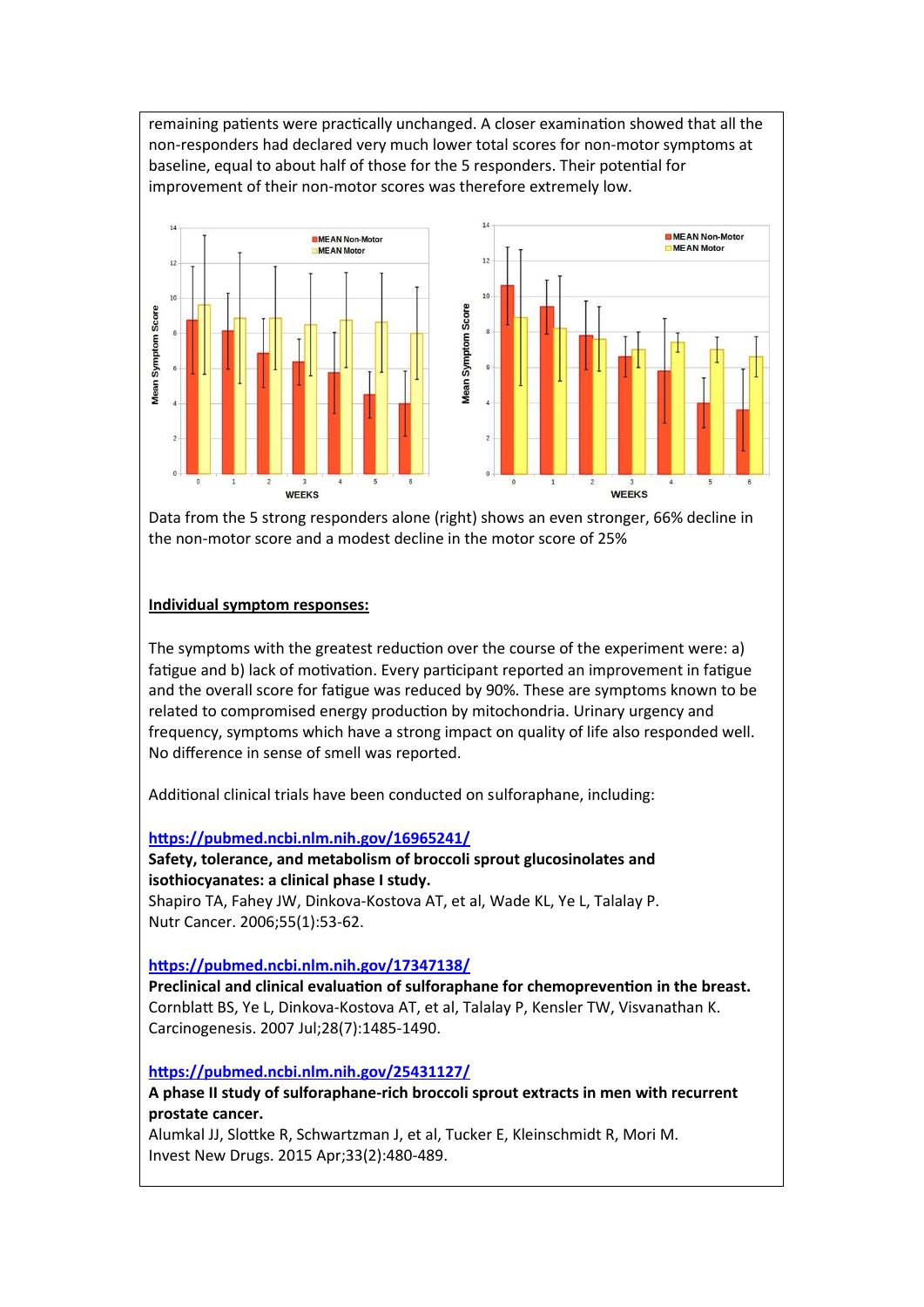## **<https://pubmed.ncbi.nlm.nih.gov/29507103/>**

## **Transcription Factor NRF2 as a Therapeutic Target for Chronic Diseases: A Systems Medicine Approach.**

Cuadrado A, Manda G, Hassan A, et al, Valverde AM, Guney E, Schmidt HHHW. Pharmacol Rev. 2018 Apr;70(2):348-383.

## **Dosing**

A 4-week randomized controlled clinical trial investigating the effect of 5 grams (yielding 112.5 μmol sulforaphane) and 10 grams (yielding 225 μmol sulforaphane) daily of broccoli sprout powder on 81 individuals with Type 2 diabetes reported that sulforaphane could reduce lipid peroxidation, especially significant at the higher dose (P=0.001 for treatment effect). No SAEs occurred, and only mild gastrointestinal events, including flatulence (n=5) and increased defecation (n=1) were reported.

## **<https://pubmed.ncbi.nlm.nih.gov/21559038/>**

**Broccoli sprouts reduce oxidative stress in type 2 diabetes: a randomized double-blind clinical trial.**

Bahadoran Z, Mirmiran P, Hosseinpanah F, Hedayati M, Hosseinpour-Niazi S, Azizi F. Eur J Clin Nutr. 2011 Aug;65(8):972-7.

## **Delivery**

Sulforaphane is chemically unstable unless highly purified. It is however readily available in a stable form as the precursor molecule glucoraphanin and the enzyme myrosinase in broccoli sprouts or seeds. Ingesting these two components does not however guarantee the delivery of the molar equivalent quantity of sulforaphane to that of the ingested glucoraphanin. Conversion rates in humans can be highly variable.

To avoid this variability, Dr Wright developed a method for the preparation of a broccoli seed tea designed to optimize the conversion of glucoraphanin to sulforaphane prior to ingestion. This method was used in his own self-experimentation and the  $8 \times n = 1$ experiments reported above.

## **<https://pubmed.ncbi.nlm.nih.gov/33996874/>**

**The Challenges of Designing and Implementing Clinical Trials With Broccoli Sprouts… and Turning Evidence Into Public Health Action.** Fahey JW, Kensler TW.

Front Nutr. 2021 Apr 29;8:648788.

## **Safety/Tolerability**

Sulforaphane from cruciferous vegetables is considered to be safe and nontoxic.

Based on the results from toxicity studies, the median toxic dose  $(TD_{50})$  and the median lethal dose (LD<sub>50</sub>) of sulforaphane were 191.58 mg/kg and 212.67 mg/kg, respectively.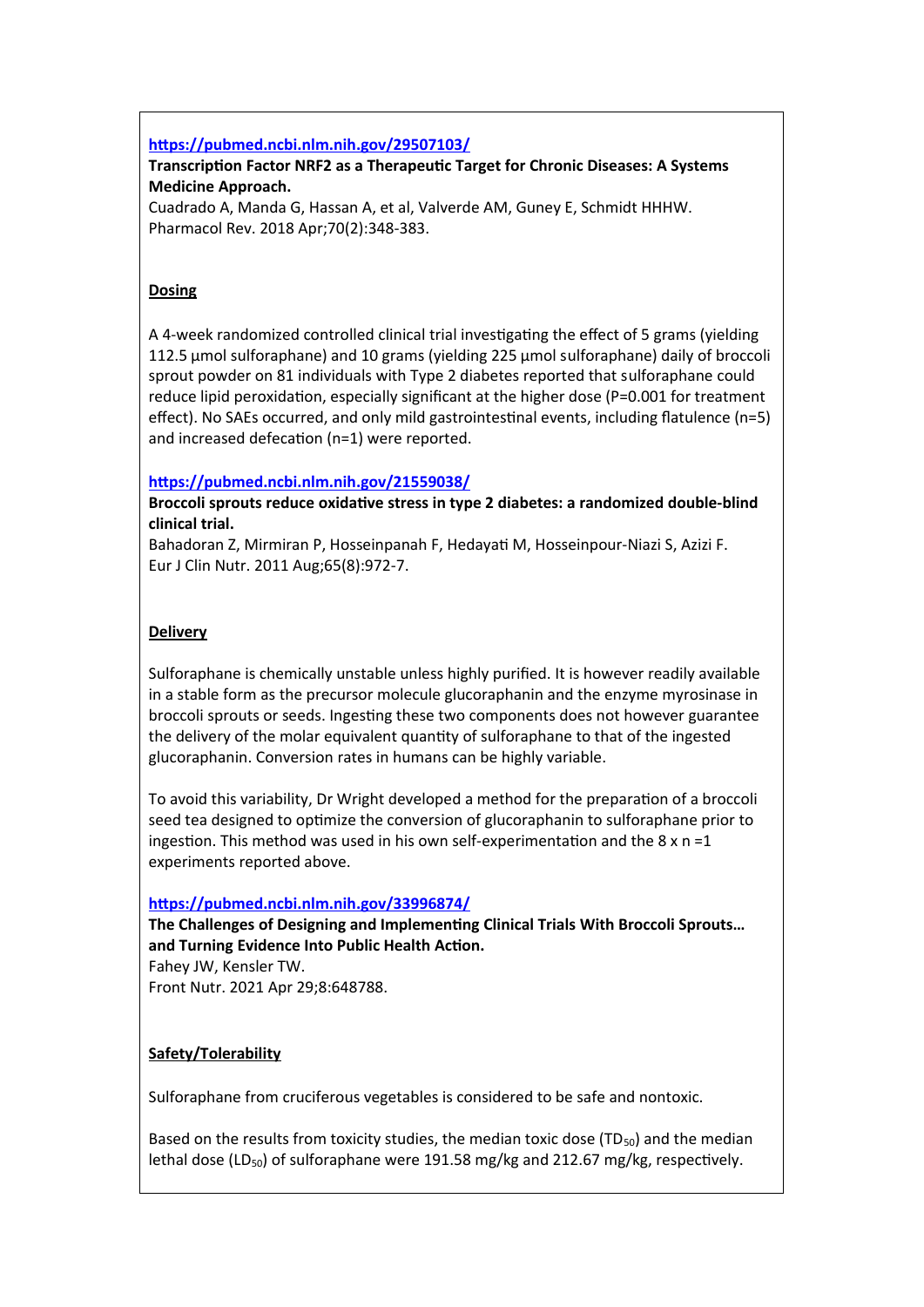## **<https://pubmed.ncbi.nlm.nih.gov/33023225/>**

**Discovery of Sulforaphane as a Potent BACE1 Inhibitor Based on Kinetics and Computational Studies.**

Youn K, Yoon JH, Lee N, Lim G, Lee J, Sang S, Ho CT, Jun M. Nutrients. 2020 Oct 2;12(10):3026.

Previous clinical studies of some NRF2 activators have reported increased rate of cardiovascular events:

## **<https://pubmed.ncbi.nlm.nih.gov/24206459/>**

**Bardoxolone methyl in type 2 diabetes and stage 4 chronic kidney disease.**

de Zeeuw D, Akizawa T, Audhya P, et al, Wittes J, Wrolstad D, Chertow GM; BEACON Trial Investigators.

N Engl J Med. 2013 Dec 26;369(26):2492-503.

## **<https://pubmed.ncbi.nlm.nih.gov/32733266/>**

**The Dark Side of Nrf2 in the Heart.** Zang H, Mathew RO, Cui T. Front Physiol. 2020 Jul 9;11:722.

Thus, it would be prudent to include cardiac monitoring in the proposed clinical trial.

## **Pharmacokinetics/pharmacodynamics**

Due to sulforaphane's small molecular weight and its relatively high lipophilicity, it is rapidly absorbed in the jejunum across the enteric cells after oral administration. It reaches the highest concentrations in plasma 3 hours after consumption (approximately 0.9 μmol/L), and slowly decreases after the second hour, having an approximate half-life of 2.2 hour. Total elimination is reached in the 12th hour post-ingestion. NRF2 activation leads to the expression of antioxidants and antioxidant enzymes over a longer period with expression of NQO1 and HO-1 peaking at about 12 hours and remaining elevated for more than 48 hours.

## **<https://pubmed.ncbi.nlm.nih.gov/17347138/>**

**Preclinical and clinical evaluation of sulforaphane for chemoprevention in the breast.** Cornblatt BS, Ye L, Dinkova-Kostova AT, et al, Talalay P, Kensler TW, Visvanathan K. Carcinogenesis. 2007 Jul;28(7):1485-90.

## **[https://pubmed.ncbi.nlm.nih.gov/ 18566435/](https://pubmed.ncbi.nlm.nih.gov/18566435/)**

**The Transcription Factor Nrf2 Is a Therapeutic Target against Brain Inflammation** Innamorato NG, Rojo AI, García-Yagüe AJ, Yamamoto M, de Ceballos ML, Cuadrado A. J Immunol July 1, 2008, 181 (1) 680-689.

## **<https://pubmed.ncbi.nlm.nih.gov/21240766/>**

**Sulforaphane absorption and excretion following ingestion of a semi-purified broccoli powder rich in glucoraphanin and broccoli sprouts in healthy men.** Cramer JM, Jeffery EH. Nutr Cancer. 2011;63(2):196-201.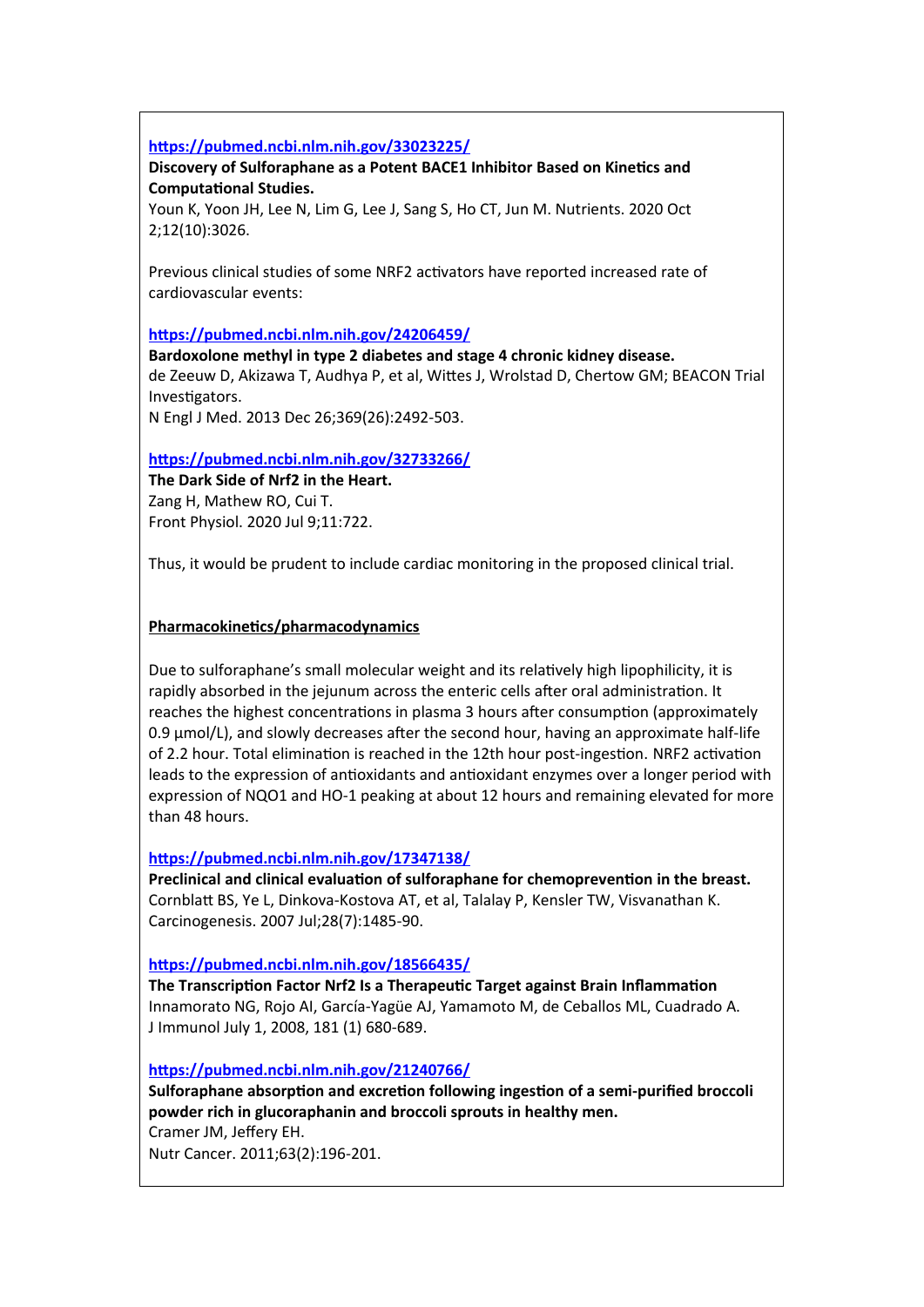The primary sulforaphane metabolism sites are the intestinal walls, the liver (where it is conjugated with glutathione), the kidney (where it is conjugated with N-acetyl cysteine), and the bladder, and it accumulates mainly in those same organs, and in lower concentrations in plasma, skin, and lung tissues:

## **<https://pubmed.ncbi.nlm.nih.gov/19035553/>**

**Glucosinolates in Brassica vegetables: the influence of the food supply chain on intake, bioavailability and human health.**

Verkerk R, Schreiner M, Krumbein A, et al, Gerhäuser C, Mithen R, Dekker M. Mol Nutr Food Res. 2009 Sep;53 Suppl 2:S219.

## **<https://pubmed.ncbi.nlm.nih.gov/24975513/>**

**Isothiocyanate metabolism, distribution, and interconversion in mice following consumption of thermally processed broccoli sprouts or purified sulforaphane.** Bricker GV, Riedl KM, Ralston RA, Tober KL, Oberyszyn TM, Schwartz SJ. Mol Nutr Food Res. 2014 Oct;58(10):1991-2000.

## **Brain penetrance**

Both preclinical and clinical research indicates that CNS penetrance of sulforaphane.

In healthy human volunteers, a consistent increase in brain glutathione levels (as determined by MRS) in response to seven days of sulforaphane treatment was been reported, indicating brain penetrance:

## **<https://pubmed.ncbi.nlm.nih.gov/29888232/>**

**Sulforaphane Augments Glutathione and Influences Brain Metabolites in Human Subjects: A Clinical Pilot Study.** Sedlak TW, Nucifora LG, Koga M, et al, Barker PB, Fahey JW, Sawa A.

Mol Neuropsychiatry. 2018 May;3(4):214-222.

In addition, gavage administration of sulforaphane penetrated the blood brain barrier in its intact structure and accumulated in brain tissues with a maximum increase and disappearance after 15 min and 2 h, respectively in mice:

**<https://pubmed.ncbi.nlm.nih.gov/21254817/>**

## **Pharmacological targeting of the transcription factor Nrf2 at the basal ganglia provides disease modifying therapy for experimental parkinsonism.**

Jazwa A, Rojo AI, Innamorato NG, Hesse M, Fernández-Ruiz J, Cuadrado A. Antioxid Redox Signal. 2011 Jun 15;14(12):2347-2360.

**<https://pubmed.ncbi.nlm.nih.gov/21681606/>**

**Metabolism and tissue distribution of sulforaphane in Nrf2 knockout & wild-type mice.** Clarke JD, Hsu A, Williams DE, Dashwood RH, Stevens JF, Yamamoto M, Ho E. Pharm Res. 2011 Dec;28(12):3171-3179.